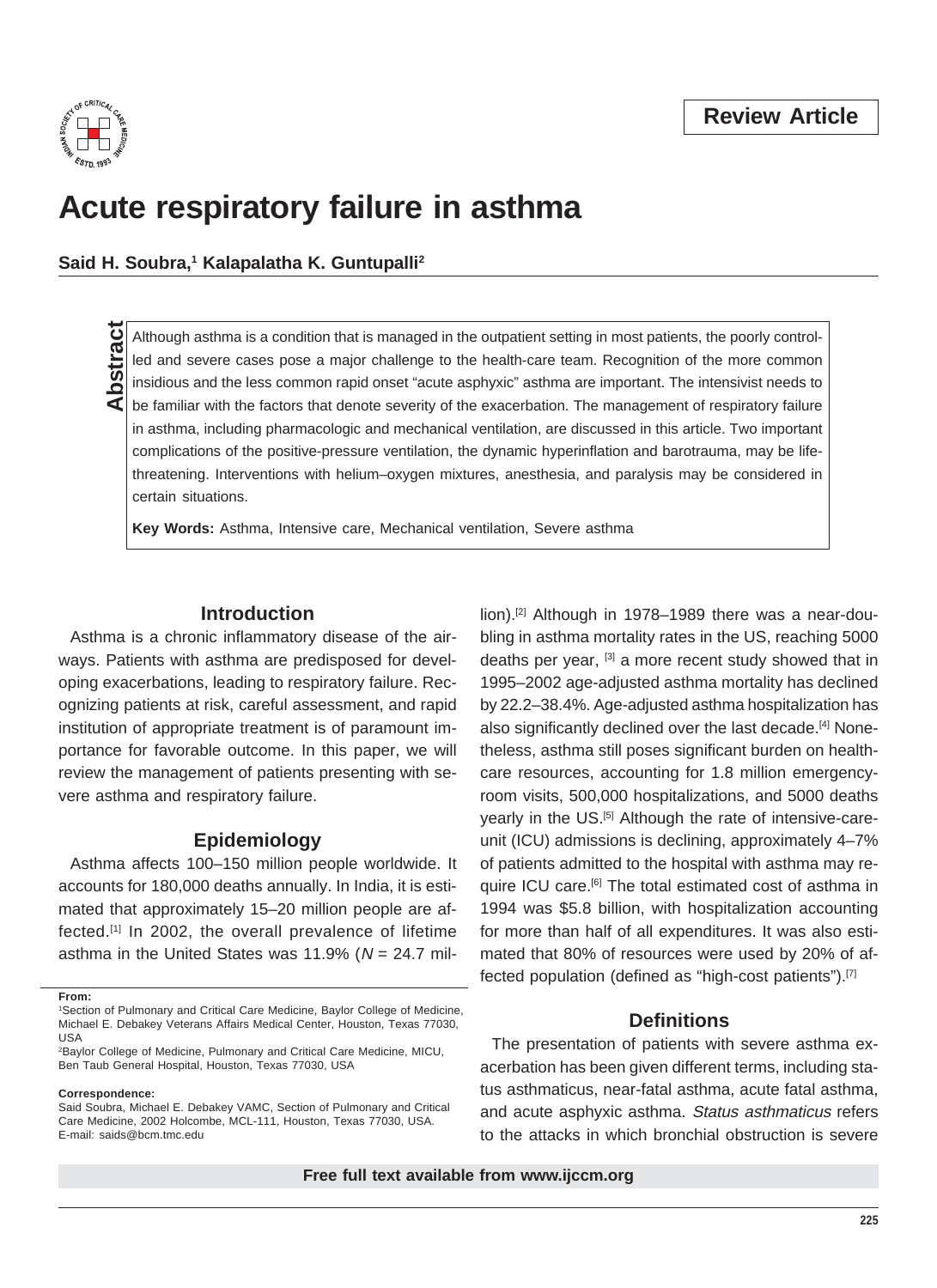from the outset or continues to worsen despite institution of conventional therapy, leading to respiratory failure and death. Near-fatal asthma was described in 1991 by Molfino as being a patient with an acute asthma attack of sudden onset, rapidly progressive, with extreme hypercapnea, and hypoxemia leading to a respiratory arrest. It was determined that the near-fatal nature of the attack was owing to the severe asphyxia rather than cardiac arrythmias.<sup>[8]</sup> Sudden ashpyxic asthma was recognized by Wasserfallen as a group of patients presenting with rapid decompensation, with occurrence of endotracheal intubation in less than 3 h of onset of symptoms.[9] Robin, in 1989, described the course of four patients with *acute fatal asthma*, in which respiratory failure and death occurred within minutes of being symptom-free.[10]

#### **Presentation**

Two distinct presentations of acute, severe deterioration of asthma are described in Table 1. The first group of patients has a slow onset of the acute deterioration, with progression over hours to days to even weeks. This group comprises 80–90% of patients presenting to the Emergency Department (ED). Those patients have more airway inflammation; the inflammation is characterized by predominance of eosinophils, is more frequently triggered by upper respiratory airway infections, and is slow to respond to therapy. The other group of patients termed asphyxic or hyperacute asthma, present with sudden onset, rapid progression (3–6 h from the onset of symptoms), is triggered by allergens, exercise, and physiological stress, and usually responds rapidly to therapy. Those patients are thought to have a bronchospatic mechanism of deterioration and usually have a predominance of neutrophils in the airways rather than eosinophils.<sup>[6]</sup>

**Table 1: Two characteristic presentations of acute severe asthma** 

## **Initial Evaluation and Assessment of Asthma Severity**

On presentation of the patient, a brief history and physical examination should be performed to assess immediate needs. Several factors have been identified to predict mortality from asthma. These include history of prior sudden severe exacerbations, prior endotracheal intubations, prior ICU admissions, increased use of shortacting  $β_2$ -agonists (SABAs), and current or recent with drawal of systemic steroid use. A list of risk factors for asthma death is shown in Table 2.<sup>[11]</sup> Patients with risk factors of asthma deaths should receive prompt and aggressive management. During the initial survey, several features in the history and physical examination may help the physician in assessing the severity of the asthmatic attack. These include the level of breathlessness, alteration in mental status, alterations in heart rate, respiratory rate, presence or absence of wheezing, use of accessory muscles, and presence of pulsus paradoxus.[11] A classification of the severity of asthma exacerbation is detailed in Table 3. Some of the features

#### **Table 2: Risk factors associated with increased risk of death from asthma**

Past history of sudden severe exacerbations Prior intubation for asthma Prior admission for asthma to an ICU Two or more hospitalizations for asthma in the last year Three or more emergency-care visits for asthma in the last year Hospitalization or an emergency-care visit for asthma within the last month Use of two or more canisters per month of inhaled SABA Current use or recent withdrawal of systemic corticosteroids Difficulty perceiving airflow obstruction or its severity Comorbidity (cardiovascular diseases or chronic obstructive pulmonary disease) Serious psychiatric disease or psychosocial problems Illicit drug use Sensitivity to alternaria

Adapted from Ref. 11.

| Table 1. The characteristic presentations of abate servic astrona |                                                                                             |  |  |  |
|-------------------------------------------------------------------|---------------------------------------------------------------------------------------------|--|--|--|
| Type 1: Slow progression                                          | Type 2: Sudden progression                                                                  |  |  |  |
| Slow-onset acute asthma                                           | Sudden-onset, asphyxic, brittle, hyperacute asthma                                          |  |  |  |
| Progressive deterioration: more than 6 h (usually days or weeks)  | Rapid deterioration                                                                         |  |  |  |
| 80-90% Patients who present to ED                                 | 10-20% Patients who present to ED                                                           |  |  |  |
| Female predominance                                               | Male predominance                                                                           |  |  |  |
| More likely to be triggered by URI                                | More likely to be triggered by respiratory allergens, exercise, and<br>psychological stress |  |  |  |
| Less severe obstruction at presentation                           | More severe obstruction at presentation                                                     |  |  |  |
| Slow response to treatment and higher hospital admissions         | Rapid response to treatment and lower hospital admissions                                   |  |  |  |
| Airflow inflammation mechanism                                    | Bronchospastic mechanism                                                                    |  |  |  |
| Predominance of eosinophils                                       | Predominance of neutrophils                                                                 |  |  |  |
|                                                                   |                                                                                             |  |  |  |

Adapted from Ref. 6. URI, upper respiratory infection.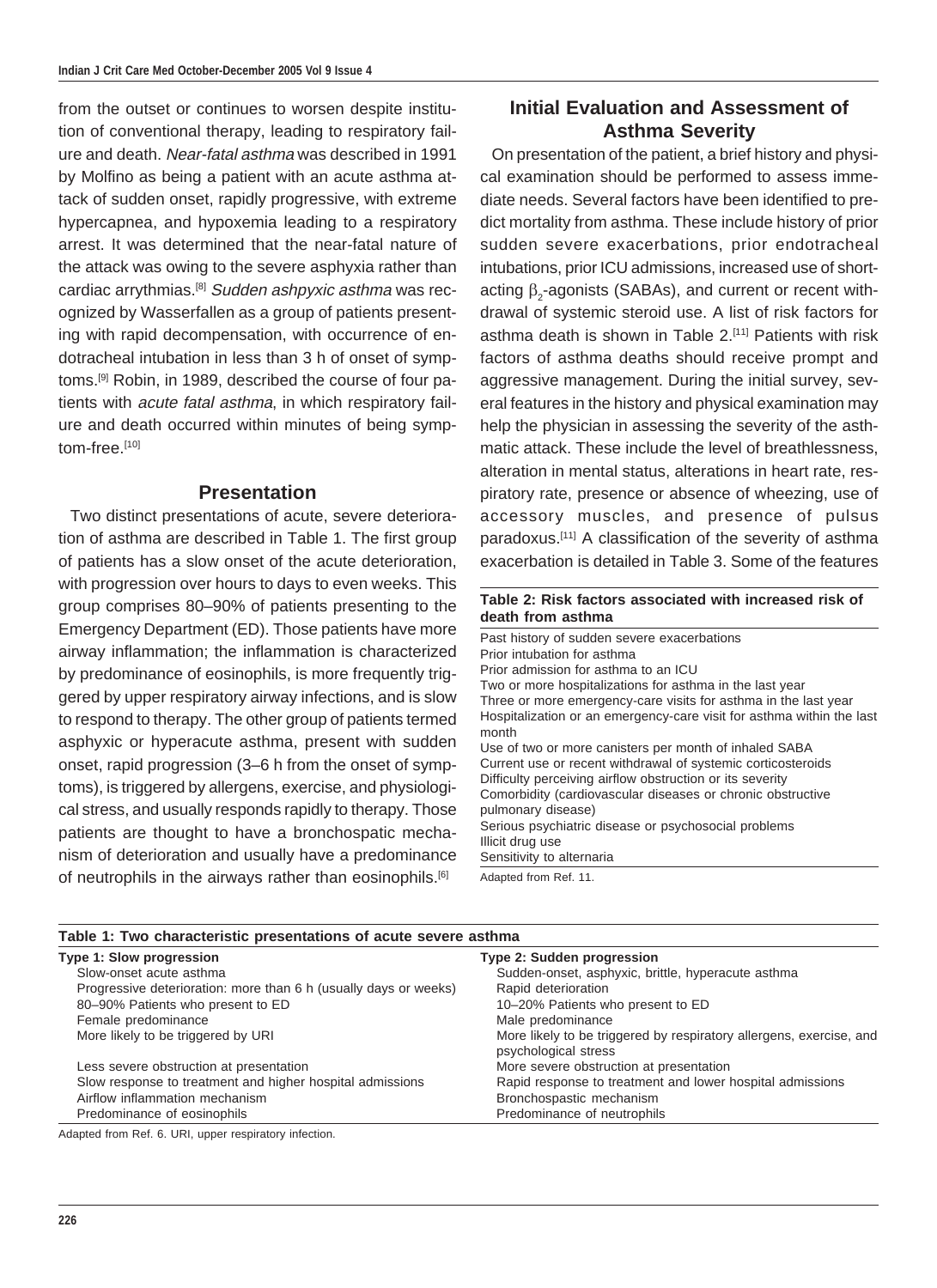| Table 3: Classification of severity of asthma exacerbation |                     |                   |                                 |                                    |  |
|------------------------------------------------------------|---------------------|-------------------|---------------------------------|------------------------------------|--|
| <b>Symptoms</b>                                            | Mild                | <b>Moderate</b>   | <b>Severe</b>                   | <b>Respiratory arrest imminent</b> |  |
| <b>Breathlessness</b>                                      | While walking       | While talking     | While at rest                   |                                    |  |
| Can lie down                                               | Prefers sitting     | Sits upright      |                                 |                                    |  |
| Talks in                                                   | Sentences           | Phrases           | Words                           |                                    |  |
| Alertness                                                  | May be agitated     | Usually agitated  | Usually agitated                | Drowsy or confused                 |  |
| <b>Signs</b>                                               |                     |                   |                                 |                                    |  |
| Respiratory rate                                           | Increased           | Increased         | Often $(>30/min)$               |                                    |  |
| Use of accessory muscles;                                  | Usually not         | Commonly          | Usually                         | Paradoxical                        |  |
| thoracoabdominal                                           |                     |                   |                                 |                                    |  |
| suprasternal retractions                                   |                     |                   |                                 | movement                           |  |
| Wheeze                                                     | Moderate, often     | Loud, throughout  | Usually loud,                   | Absence of wheeze                  |  |
|                                                            | only end-expiratory | exhalation        | throughout inhalation           |                                    |  |
|                                                            |                     |                   | and exhalation                  |                                    |  |
| Pulse/min                                                  | 100                 | $100 - 120$       | >120                            | <b>Bradycardia</b>                 |  |
| Pulsus paradoxus                                           | <10 (absent)        | $10 - 25$         | >25 (often present)             | Absence suggests                   |  |
| (mm Hg)                                                    |                     | (may be present)  |                                 | respiratory muscle fatigue         |  |
| <b>Functional assessment</b>                               |                     |                   |                                 |                                    |  |
| <b>PEF</b>                                                 | >80                 | Approximately     | $50$                            |                                    |  |
| (% predicted or                                            |                     | 50-80 or response |                                 |                                    |  |
| personal best)                                             |                     | response last <2h |                                 |                                    |  |
| $PaO2$ (mm Hg)                                             | Normal              | >60               | <60; possible cyanosis          |                                    |  |
| PaCO <sub>2</sub> (mm Hg)                                  | $<$ 42              | <42               | $\geq$ 42; possible respiratory |                                    |  |
|                                                            |                     |                   | failure                         |                                    |  |
| $SaO,$ $(\%;$ on air)                                      | >95                 | $91 - 95$         | $91$                            |                                    |  |

Adapted from Ref. 11. The presence of several parameters, but not necessarily all, indicates the general classification of the exacerbation. Many of these parameters have not been systematically studied, so they serve only as general guides.

are suggestive of imminent need for assisted ventilation; these include cyanosis, inability to speak more than few words, severe agitation or confusion, absence of wheezing, or weak respiratory efforts, suggestive of muscle fatigue. Presence of these features should prompt the institution of maximal therapy, including assisted ventilation. It is important to note that the evaluation of patients with asthmatic exacerbation should be dynamic, with repeated examination after each therapeutic intervention. Objective measurement of indices of ventilation and oxygenation is important both to establish a baseline and to monitor response to treatment. Peak expiratory flow rate (PEFR) measurement should be used in the emergency room to quantify airflow obstruction and to evaluate response to treatment. Oxygen saturation measurement or blood-gas analysis may be of value to show evidence of hypoxemia and/or respiratory acidosis, indicating the presence of a severe asthmatic attack.

# **Initial Management of Patients not Requiring Mechanical Ventilation**

#### **Oxygen Supplementation**

Correction of significant hypoxemia with supplemental oxygen is extremely important and is the first step in the management patients presenting with asthmatic exacerbation. Supplemental oxygen therapy should be started by prehospital providers.<sup>[11]</sup> It is recommended to provide O<sub>2</sub> to maintain O<sub>2</sub> saturation at SaO<sub>2</sub>>90% (>95% in pregnant patients and in patients with coexistent heart disease). Oxygen saturation should be monitored until response to bronchodilator therapy has occurred.<sup>[11]</sup>

# **Inhaled Bronchodilator Therapy**

#### **SABAs**

Inhaled SABAs remain the mainstay of therapy in patients presenting with an acute exacerbation of asthma. A variety of  $\beta_2$ -selective SABAs are being used, includ ing albuterol (salbutamol), bitolterol, and pirbuterol.  $β_2$ Selective agents are preferred owing to the reduced risk of cardiotoxicity at high doses when compared with nonselective agents.<sup>[11]</sup> Inhaled SABA can be administered in frequent repetitive administrations or continuous nebulization (10–15 mg/h albuterol). A Cochrane review was performed and published in 2003, comparing intermittent vs continuous β-agonists; 157 trials were included with a total of 461 patients studied.<sup>[12]</sup> Continuous  $β_2$ -1 agonist therapy was shown to reduce the overall admission to the hospital, with patients with severe airway obstruction benefiting the most. Improvement in pulmonary function including FEV1 (forced expiratory volume in 1) and PEFR was greater in the continuous group. There were no significant differences in pulse rate, blood pressure, incidence of tremor, and potassium concentration.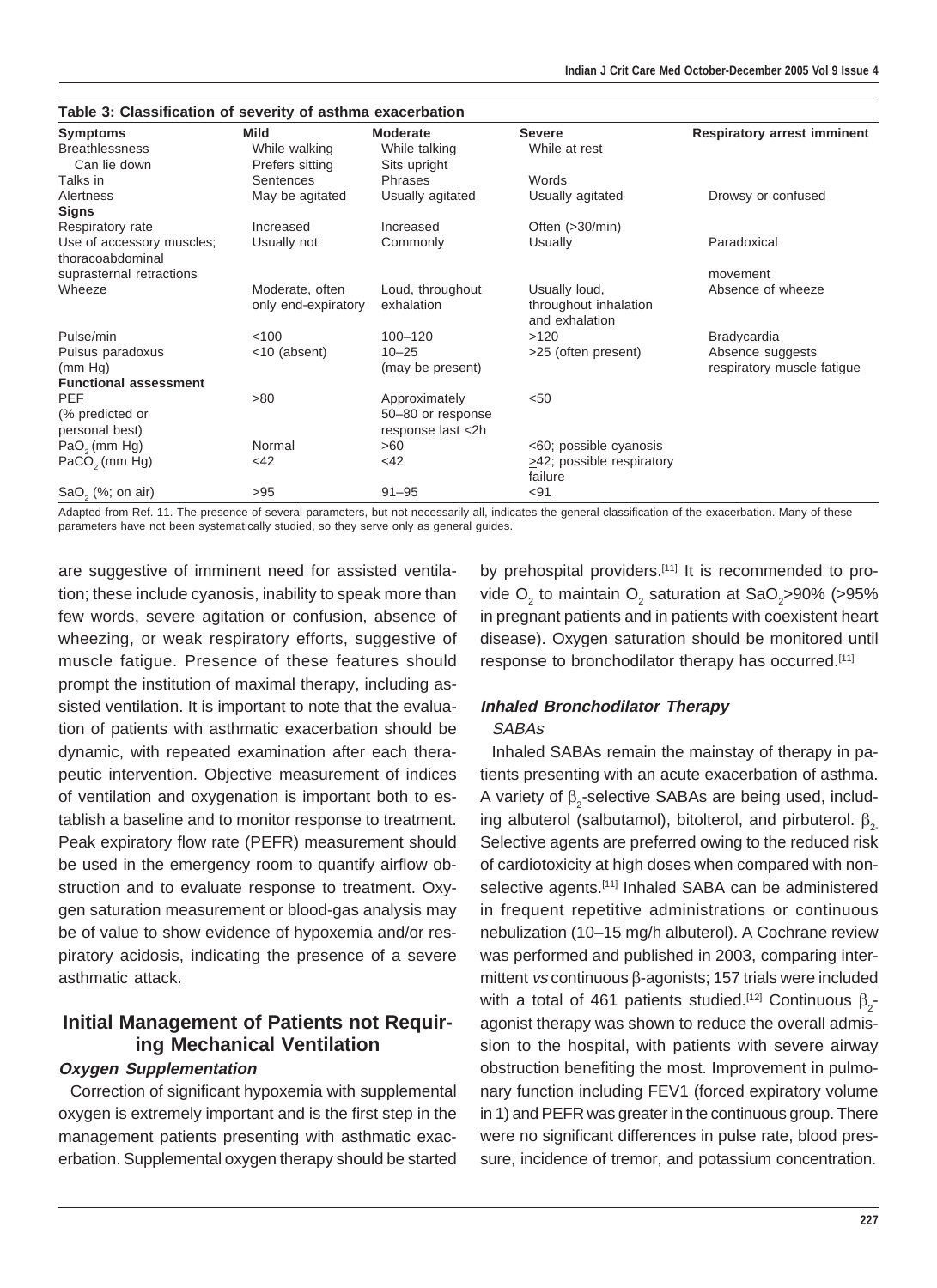Inhaled SABA can be administered using either meter-dose inhaler with spacer device or nebulizer. Several studies have shown equivalence in the degree of bronchodilation achieved with the two methods.[13–15] The equivalent dose needed to achieve similar bronchodilation to a 2.5-mg nebulized albuterol is approximately 6–12 puffs. Some patient groups, including children, elderly, agitated patients, or patients with severe asthma, may not be able to coordinate inhalation of the medication from an MDI (metered dose inhaler) and may require nebulization.<sup>[12]</sup>

Racemic albuterol comprises two enantiomers, (R) albuterol and (S)-albuterol. The two enantiomers have different pharmacologic properties. Whereas  $(R)$ albuterol has bronchodilator properties, (S)-albuterol in animal models has been shown to cause increased airway responsiveness.<sup>[16]</sup> Recently, an  $(R)$ -stereoisomer of albuterol (levalbuterol) was approved for clinical use. Two prospective, randomized, controlled trials examined the clinical efficacy of levalbuterol in the treatment of acute asthma in the pediatric population as compared with racemic albuterol.<sup>[17,18]</sup> Outcome measures examined included change in spirometric measurements, changes in physiologic parameters, frequency of hospitalization, and length of emergency room care. Both studies showed equivalence of both drugs. A single study of the use of levalbuterol in acute asthma in adults was identified.<sup>[19]</sup> Nowak et al. in this prospective, open-label, nonrandomized pilot study evaluated the efficacy of levalbuterol in acute asthma in 91 patients. Patients receiving levalbuterol had greater spirometric response when compared with albuterol at different doses. Further studies are needed to elucidate a possible role for levalbuterol in the treatment of acute asthma especially owing to the greater cost of levalbuterol.

#### **Anticholinergics**

Although  $\beta_2$ -agonists are the first-line bronchodilating agents in the treatment of an acute asthmatic exacerbation, ipratropium bromide should be considered as an additive treatment. A meta-analysis examined the role of ipratropium bromide in the treatment of acute asthma in both adults and children.<sup>[20]</sup> There was a modest statistical improvement in airflow obstruction when ipratropium was added to  $\beta_2$ -agonists. Although clinical outcomes were improved in children, this was not established in adults. There was no attributable increase

in side effects when ipratropium bromide was used in conjunction with albuterol. Because ipratropium provides improved bronchodilation without risk of adverse effects, it is recommended to be used in addition to albuterol in the treatment of acute asthma exacerbation.<sup>[11]</sup>

#### **Corticosteroids**

Systemic corticosteroids are recommended for most patients with acute exacerbation of asthma.[11] Systemic corticosteroids have been shown to cause significantly greater and more rapid resolution of airflow obstruction,<sup>[21]</sup> reduce the rate of admissions, as well as prevent relapse in the outpatient treatment of asthma.<sup>[22]</sup> The optimal dose of corticosteroids varies in different studies. Manser *et al.*, in a recent Cochrane review, examined nine trials that included a total of 344 patients. They were not able to show any difference among the different doses of corticosteroids in acute asthma requiring hospital admission. Lower doses of corticosteroids, such as less than or equal to 80 mg daily of methylprednisolone or less than or equal to 400 mg daily of hydrocortisone, appeared to be adequate for the initial treatment of an acute asthma exacerbation.<sup>[23]</sup> Oral administration of corticosteroids is as effective as and less invasive than intravenous administration, and therefore, is the preferred route of therapy.[11]

Inhaled corticosteroids (ICS) have also been studied in the treatment of acute exacerbation of asthma. In seven trials that included a total of 376 patients; ICS was shown to reduce the rate of admission to the hospital. This was more evident in the subgroup of patients not receiving systemic steroids. ICS significantly improved peak expiratory flow rates and FEV1. The treatment was well tolerated, with few reported adverse side effects. A comparison of ICS to systemic steroids alone could not be made with the available data.<sup>[24]</sup>

#### Methylxanthines

Methylxanthines are generally not recommended as part of the management of patients with acute exacerbation of asthma in the ED. In addition, the NIH NAEPP expert panel report 2 does not recommend the use of theophylline in children hospitalized with asthma or reports that the addition of intravenous theophylline in hospitalized adults remains controversial.<sup>[11]</sup> However, recent literature examined the use of theophylline mainly in hospitalized children not responding to maximal treat-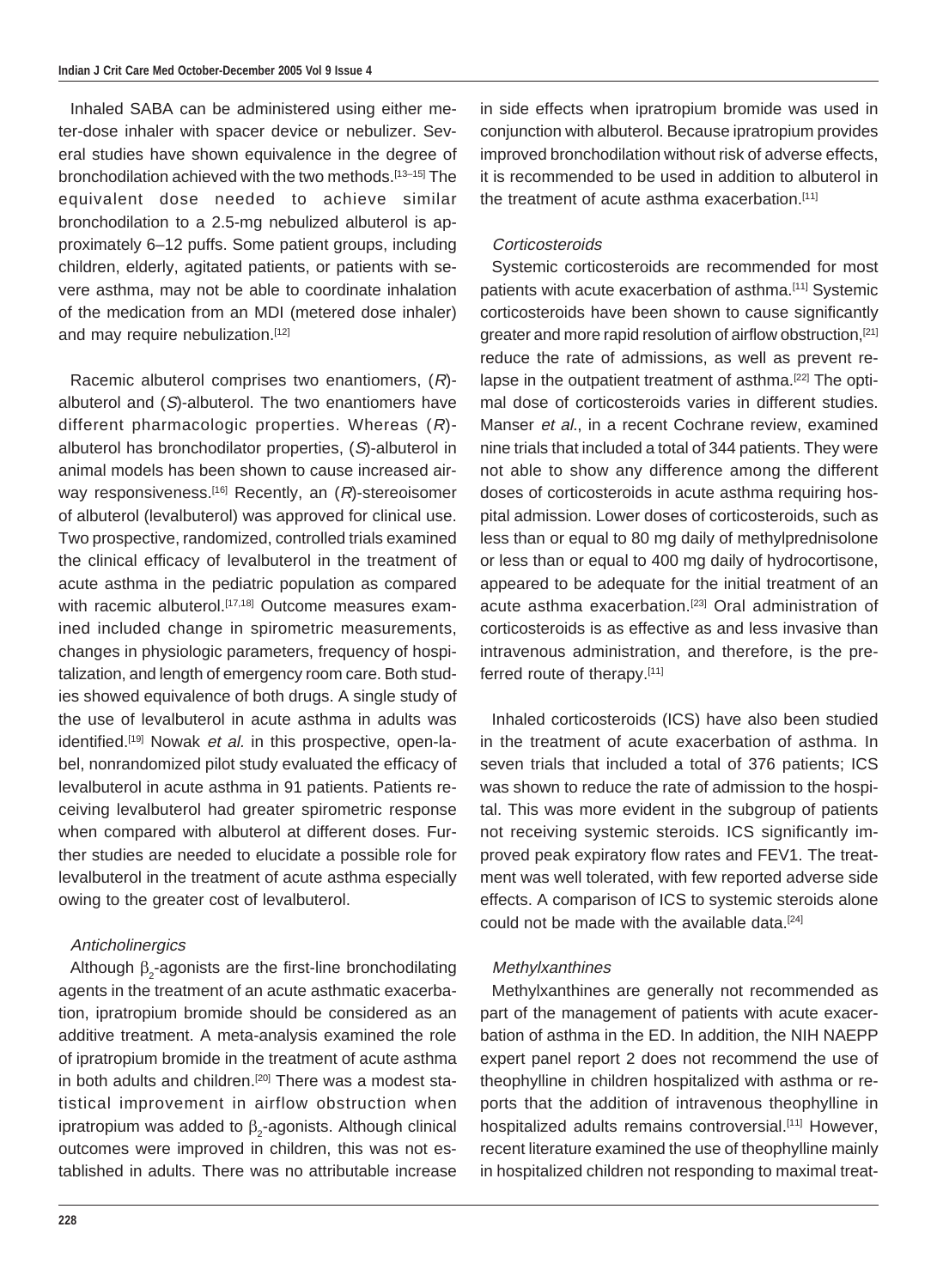ment (oxygen, inhaled bronchodilators, and glucocorticoids). A Cochrane review examined seven trials with a total of 380 participants.[25] All studies recruited children with acute severe asthma requiring hospital admission. Most of the patients were unresponsive to conventional therapy. The review showed that the addition of aminophylline significantly improved FEV1 and PEF percent-predicted; however, there was no statistical difference in the length of hospital stay, symptoms, frequency of nebulizations, or mechanical ventilator rates. The most common side effect was vomiting. There was no significant difference in other side effects, which include hypokalemia, headaches, tremors, seizures, arrythmias, and death.<sup>[25]</sup> Data to recommend the use of aminophylline in adults is lacking. The potential use of intravenous aminophylline is in patients with status asthmaticus, resulting in respiratory failure, and is resistant to maximal conventional therapy. However, it is important to note that the administration of aminophylline should be done by a clinician who is competent in dosing, monitoring serum levels, and assessing factors that modify clearance. Further research is needed to examine the role of aminophylline use in this extremely critical group of patients.

#### Magnesium Sulfate

Magnesium sulfate has been used as adjunct to standard therapy in patients with an acute exacerbation of asthma. Magnesium is a predominantly intracellular cation. Magnesium supplementation has been shown to cause bronchodilation.<sup>[26,27]</sup> It is thought to produce this effect by inhibition of smooth muscle contraction through competitive antagonism with calcium; it may also be involved in acetylcholine and histamine release, in addition to possible role as an anti-inflammatory agent. Magnesium has been studied through either intravenous or inhalational administration. Rowe et al., in a review of the trials of intravenous magnesium sulfate in the treatment of acute asthma in the ED, examined seven trials with a total of 668 patients treated.<sup>[28]</sup> The dose of magnesium used in these trials was approximately 1–2 g. Magnesium was added to conventional therapy that included  $β_2$ -agonists and steroids. Although in the overall group, magnesium sulfate did not result in a reduction of hospital admissions, it was shown to be effective in reducing admission in the severe subgroup. Similarly, peak flow rate and FEV1 improved only in the patients with severe asthma exacerbation. In this study there were

no significant changes in vital signs or side effects. However, magnesium may cause flushing and vasodilation, leading to transient hypotension. Therefore, although intravenous magnesium sulfate is not recommended for routine use in patients with acute asthma, it may have a role in the treatment of patient with severe asthma exacerbation needing hospitalization and ICU care.

Inhaled magnesium sulfate has been studied in the treatment of acute asthma with variable results. A recent systematic review of six trials (296 patients) was performed.<sup>[29]</sup> Four studies compared the addition of inhaled MgSO $_{\scriptscriptstyle 4}$  to nebulized albuterol and two studies com pared inhaled MgSO $_{\scriptscriptstyle 4}$  alone to nebulized albuterol. The doses of inhaled magnesium were highly variable. The pooling of data showed a significant improvement in lung function, with no difference in the rate of hospitalization. This effect was more pronounced in the most severe cases.

#### **Heliox**

Helium is a colorless, odorless, non-inflammable gas discovered in 1968. Its medical use as a carrier gas for oxygen instead of nitrogen was first described by Barach in 1930. It was used mainly for treatment of respiratory failure owing to upper airway obstruction. Barach also used helium–oxygen mixture in the treatment of acute exacerbation of asthma; however, it fell out of favor after the advent of bronchodilators.<sup>[30]</sup> Helium has a very low density (0.43 g/l), which is one-seventh of the density of air. Owing to its low density, helium improves gas flow through high-resistance airways by increasing laminar flow.[31] Helium–oxygen mixtures can vary in the concentration of oxygen, depending on the level of hypoxia (80/20, 70/30, or 60/40). Heliox has been studied in the treatment of nonintubated acute asthma patients in several studies. Rodrigo et al. systematically examined the literature in a Cochrane review. Six randomized controlled trials were included, with a total of 369 patients.[32] Patients treated with Heliox did not show any improvement in pulmonary function. Heliox did not reduce the rate of hospital admission. It has also been studied in patients receiving mechanical ventilation. It was shown, in small studies, to improve oxygenation and respiratory acidosis, and decrease peak airway pressures.<sup>[33-35]</sup> It is, however, important to note that helium can interfere in the measurement of pressure and volume during mechanical ventilation. Heliox has also been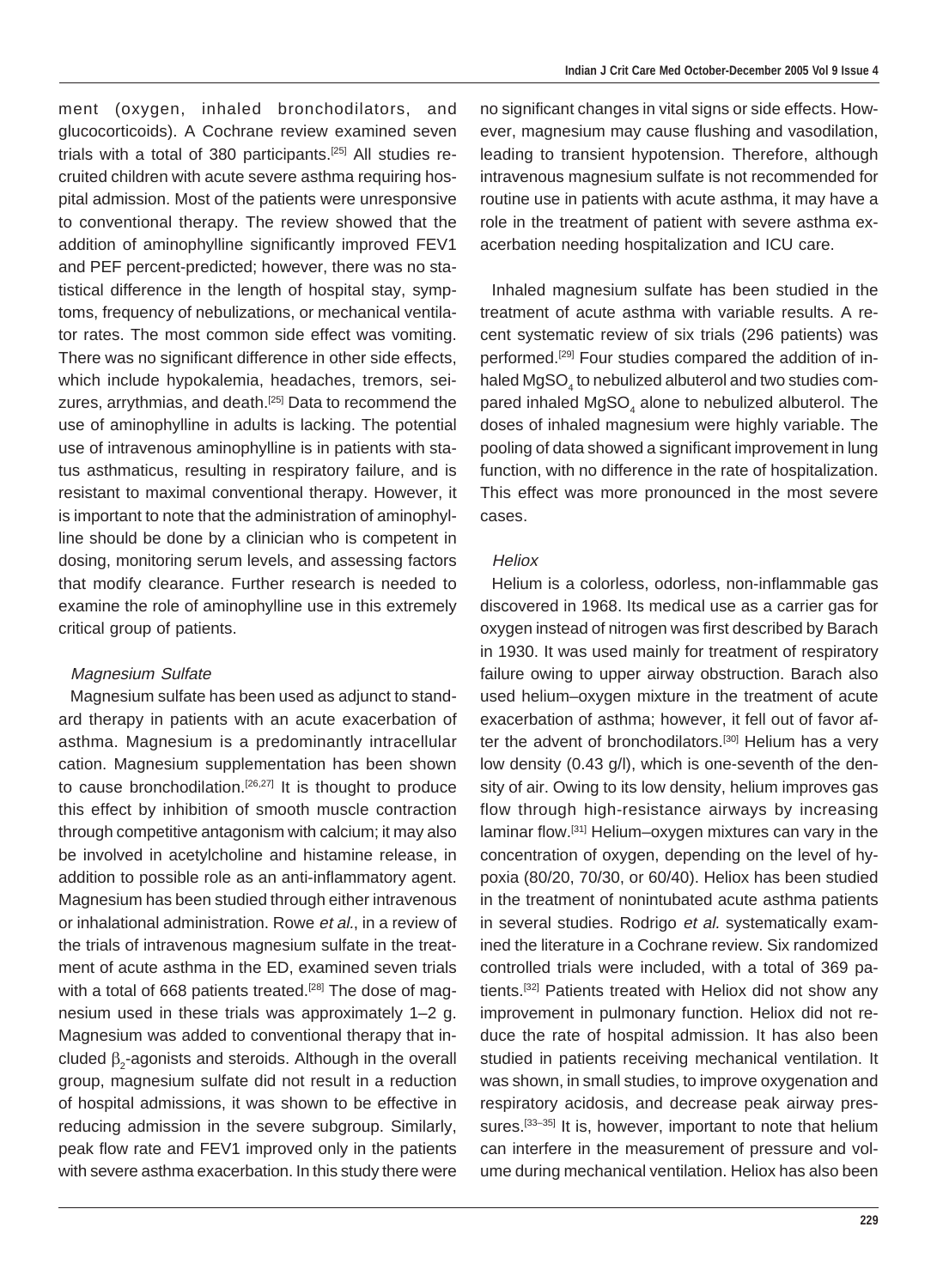studied as a vehicle to carry bronchodilators distally into the lung. Bag *et al.*<sup>[36]</sup> and Kress *et al.*<sup>[37]</sup> have examined the role of Heliox as a driving gas for delivering the bronchodilator—both have shown improvements in FEV1. Kress et al.<sup>[37]</sup> randomized 45 patients to receive albuterol nebulized with either oxygen or heliox 80/20 as the driving gas. The treatment group (Heliox group) had significantly larger improvement in FEV1 after each inhalation.

#### **Noninvasive Ventilation**

Noninvasive ventilation has been shown to be effective in the treatment of hypercapneic respiratory failure secondary to acute exacerbation of chronic obstructive pulmonary disease.<sup>[38]</sup> Respiratory failure in acute exacerbation of asthma is thought to be similar to chronic obstructive pulmonary disease. A review of the literature revealed several studies examining the role of noninvasive ventilation in patients with acute exacerbation of asthma.[39] Only one study was prospective, randomized, and controlled.<sup>[40]</sup> In this trial, Soroksky et al. randomized 30 patients with a severe asthma attack to bilevel positive pressure ventilation plus conventional therapy ( $N=15$ ) and conventional therapy alone ( $N=15$ ). Patient treated with noninvasive ventilation had a significant improvement in FEV1 and a reduced rate of hospitalization. Although the use of noninvasive ventilation in patients with acute exacerbation of asthma looks promising, further large, randomized trials are needed. Noninvasive ventilation has its limitations. It should only be used on awake and cooperative patients. Patients requiring airway protection and frequent suctioning as well as patients with facial trauma should not be treated with this modality.

#### **Invasive Mechanical Ventilation Indications**

The need for mechanical ventilation in patients presenting with status asthmaticus varies considerably in the medical literature ranging from 2 to 70% with a mean of 31.8%.[41] The indications for intubation and mechanical ventilation usually are progressive hypercapnia, obtundation, and impending cardiopulmonary collapse. Hypercapnia alone does not protend need for mechanical ventilation. In a study by Mountain et al.,<sup>[42]</sup> only 8% of patients presenting with hypercapnia required mechanical ventilation.

#### **Endotracheal Intubation**

Once intubation and mechanical ventilation have been deemed necessary, it is important not to delay the intubation procedure and preferably perform the procedure electively under controlled conditions.[11,43] Rapid sequence intubation should be performed by the most experienced operator to prevent bronchospasm. Bronchospasm is best prevented by pretreatment with inhaled albuterol. Intravenous lidocaine has not been shown to attenuate intubation-induced bronchospasm.[44] The oral route is the preferred route for intubation in patients with status asthmaticus, as it allows the use of larger size endotracheal tubes, thereby decreasing airway resistance and allowing better suctioning of secretions and mucous plugs.[43] Nasal intubation, however, can be performed on conscious patients with minimal need for sedatives.

#### **Sedation and Paralysis**

Deep sedation and occasionally paralysis are required in patients with severe asthma on mechanical ventilation. Deep sedation can be achieved with a variety of agents, including benzodiazipines, opiates, and propofol. Although morphine is inexpensive and provides adequate analgesia, it has been associated with worsening bronchospasm owing to histamine release from mast cells. Additionally, morphine causes significant decrease in gut motility, causes chest wall rigidity, and lacks the amnestic effect provided by the benzodiazepines.<sup>[43,45]</sup>

Ketamine can also be used for sedation of patients with status asthmaticus. It has been shown to have an added effect of bronchodilation.<sup>[46]</sup> However, dysphoria, hallucination, and increased pulmonary secretions limit its use.<sup>[47]</sup> Propofol is an excellent agent for sedation in patients with respiratory failure secondary to asthma. Propofol provides the advantage of being short-acting, with a rapid onset of action and ease of titration. It has also been shown to reduce respiratory resistance.<sup>[48]</sup> Disadvantages of Propofol include hypertriglyceridemia, decreasing the seizure threshold, and causing hypotension if the patient has inadequate intravascular volume.

It may be occasionally necessary to supplement sedation with neuromuscular blockade.

Neuromuscular blockers include depolarizing agents such as succinylcholine and nondepolarizing agents such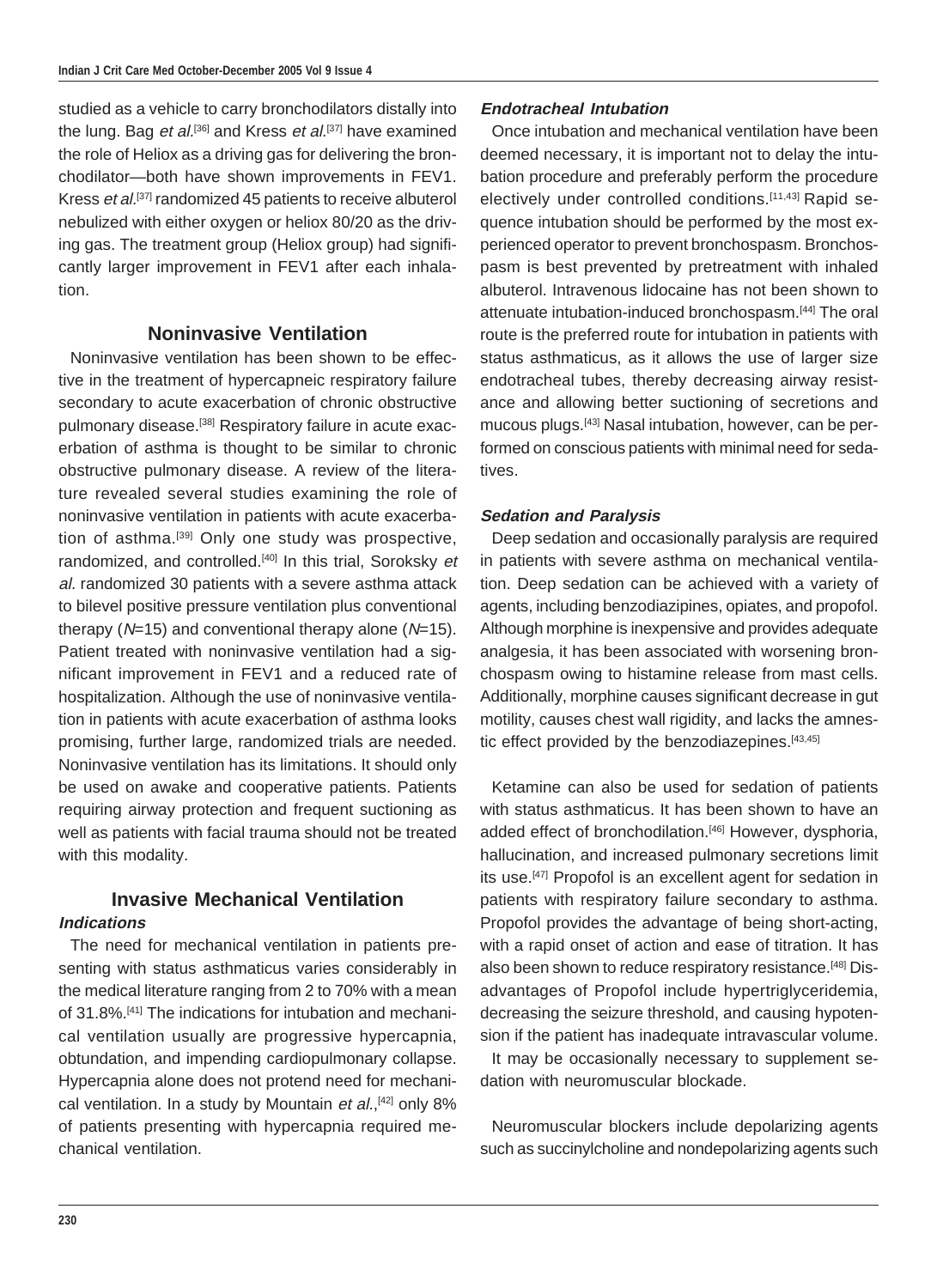as pancuronium, vecuronium, atracurium, and cisatracurium. Succinylcholine can be used for during induction of anesthesia to facilitate intubation and has been associated with prolonged paralysis in patients with pseudocholinesterase deficiency. Non-depolarizing agents on the other hand have been used for prolonged periods of time. Pancuronium and vecuronium are eliminated by the liver and kidney and therefore caution is needed in case of decrease in liver or kidney function.[49] Neuromuscular blockers have been associated with prolonged muscle weakness requiring prolonged mechanical ventilation. Although this effect can be seen solely with the use of neuromuscular blockers, most patients with status asthmaticus receive high-dose steroids, causing further muscle weakness.<sup>[50]</sup> In a retrospective cohort study, Leatherman et al. reviewed 107 patients with severe asthma needing mechanical ventilation. The incidence of muscle weakness was highest in the group of patients that received the combination of neuromuscular blockers and steroids. There was no evidence of weakness in the group of patients that received steroids only.[51] Neuromuscular blockers that contain an aminosteroid nucleus are more likely to be associated with weakness. To reduce the risk of this devastating side effect, guidelines were suggested by Guntupalli et  $al$ <sup>[45]</sup> In patients requiring paralytics, an attempt at using the lowest possible dose should be made by using neuromuscular stimulators; CPK (creatinine phosphokinase) levels should be monitored, and drug holidays and early withdrawal of the medication should be attempted.

#### **Ventilatory Strategy**

Expiratory airflow limitation and dynamic hyperinflation are the predominant pathophysiologic features in patients with status asthmaticus. Mechanical ventilation strategies in these patients should be aimed at prolonging expiratory time, thereby reducing end-expiratory lung volume. Dynamic hyperinflation referred to as "auto-PEEP" occurs owing to several factors including increased ventilatory requirements and prolonged expiratory time constant secondary to airflow obstruction owingg to inflammation and mucus plugging as well as premature closure of airways during exhalation. This results in significant increase in work of breathing and increased inspiratory threshold for initiation of a breath.<sup>[52]</sup> Dynamic hyperinflation can be suspected by findings of increased peak airway pressure as well as persistence of expiratory flow at the time of initiation of the second breath. It should also be suspected when the patient is unable to trigger the ventilator despite respiratory efforts, hemodynamic instability, or pulseless electrical activity (PEA).[45] Figure 1 shows findings on respiratory waveforms, which suggest the presence of dynamic hyperinflation. As noted, peak airway pressure is elevated. Plateau pressure which is measured at the end of inspiration by applying an inspiratory hold is also elevated. When an occlusion maneuver is performed at end of expiration, "auto-peep" can be detected by the presence



**Figure 1:** Airway pressure (cm H<sub>2</sub>O) and respiratory flow (I/min) vs time (s) in a patient with severe asthma and dynamic hyperinflation. (1) Peak airway pressure, (2) plateau pressure, (3) auto-PEEP detected after an expiratory hold maneuver, (4) inspiratory hold maneuver to measure plateau pressure, and (5) expiratory flow not returning to baseline prior to initiation of inspiration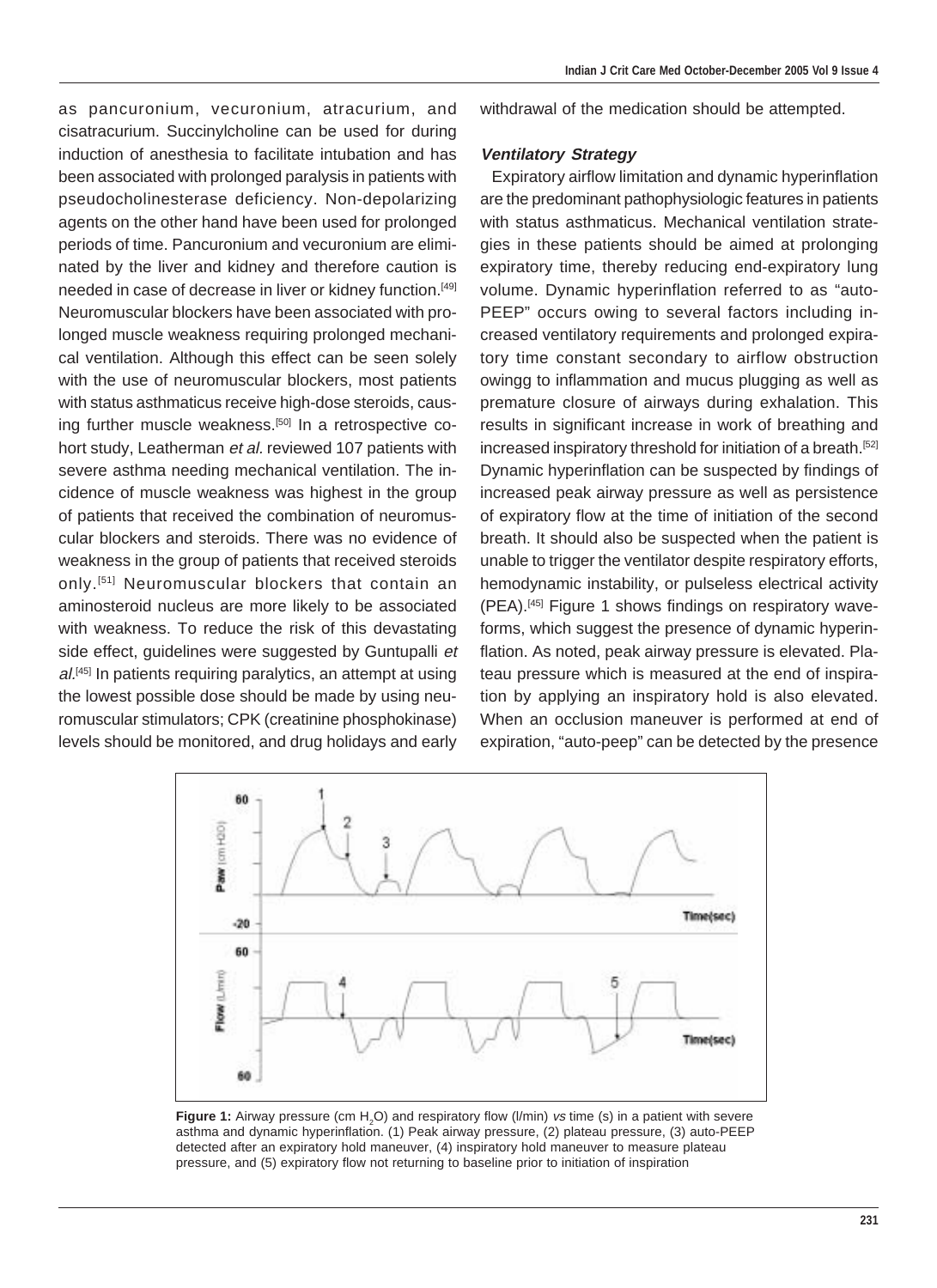of airway pressure. Note the persistence of flow at the end of expiration, suggesting a prolonged expiratory time constant. Exact measurement of the amount of auto-PEEP (Peek End Expiratory Pressure) is difficult to perform owing to the persistence-obstructed hyperinflated alveoli that are not communicating with the airways.

Mechanical ventilation can be performed by either volume- or pressure-controlled ventilation. Traditionally, volume-controlled ventilation with tidal volumes of 8–10 ml/kg, inspiratory flow rate of 80–100 l/min, and a square waveform have been recommended.<sup>[45]</sup> If dynamic hyperinflation is detected, then several maneuvers can be performed to reduce its occurrence. Reducing tidal volume, increasing peak flow rate, and reducing respiratory rate can all increase expiratory time and allow better emptying of the lung. Tuxen *et al.*,<sup>[53]</sup> however, were able to show that the effect of tidal volume changes on dynamic hyperinflation is of greater magnitude than changes in inspiratory flow rate. Similarly, reduction in respiratory rate can reduce dynamic hyperinflation; however, the magnitude of its effect is modest.<sup>[54]</sup> PEEP can be used in selected patients with asthma. Low levels of PEEP have been shown to improve expiratory flow resistance as well as improving ventilator triggering and reducing work of breathing.<sup>[55]</sup> Mechanical ventilation strategies to reduce dynamic hyperinflation often result in hypoventilation and respiratory acidosis. Significant hypercapnea is well tolerated,<sup>[56]</sup> if necessary correction of the metabolic acidosis by adding a buffer can be achieved.

### **Complications of Mechanical Ventilation**

The two most common complications of mechanical ventilation in patients with respiratory failure secondary to severe asthma are hypotension and barotrauma. Hypotension can develop owing to dynamic hyperinflation, positive pressure ventilation, pneumothorax, or sedation. PEA, previously known as EMD (Electro-mechanical dissociation), can occur in patients who are aggressively ventilated.[57] If hypotension occurs secondary to dynamic hyperinflation, an expiratory pause or even disconnecting the patient from the ventilator and allowing the lungs to empty, can result in improvement in blood pressure. Barotrauma, on the other hand, should be suspected if the patient develops sudden hypotension, hypoxia, or subcutaneous emphysema. Barotrauma can occur in up to 27% of patients and it correlates well with end-expiratory lung volumes.<sup>[58]</sup> It is also important to note that ventilator-associated pneumonia can develop in this patient population and it carries a high morbidity and mortality.

### **Conclusion**

Severe asthma management is complex and challenging. Careful assessment of these patients is needed to provide prompt and adequate treatment to reduce morbidity and mortality in this young population. Although much has been done in this field, research is still needed to better understand the pathophysiology of this disease and to provide new and better treatment modalities.

#### **References**

- 1. Bronchial Asthma, World Health Organization Fact Sheet Number 206, www.who.int/mediacentre/factsheets/fs206/en, January 2000.
- 2. CDC. Asthma Prevalence and Control Characteristics by Race/ Ethnicity–United States, 2002. MMWR 2004;53:145–8.
- 3. Arrighi HM. US asthma mortality: 1941 to 1989. Ann Allergy Asthma Immunol 1995;74:321–6.
- 4. Getahun D, Desmissie K, Rhoads GG. Recent trends in asthma hospitalization and mortality in the United States. J Asthma 2005;42:373–8.
- 5. Siwick JP, Nowak RM, Zoratti EM. The evaluation and management of acute, severe asthma. Med Clin N Am 2002;86:1049– 71.
- 6. Rodrigo GJ, Rodrigo C, Hall JB. Acute asthma in adults: a review. Chest 2004;125:1081–102.
- 7. Smith DH, Malone DC, Lawson KA, Okamoto LJ, Battista C, Saunders WB. A national estimate of economic costs of asthma. Am J Respir Crit Care Med 1997;156:787–93.
- 8. Molfino NA, Nannini LJ, Martelli AN, Slutsky AS. Respiratory arrest in near-fatal asthma. N Engl J Med 1991;324:285–8.
- 9. Wasserfallen JB, Schaller MD, Feihl F, Perret CH. Sudden asphyxic asthma: a distinct entity? Am Rev Respir Dis 1990;142:108–11.
- 10. Robin ED, Lewiston N. Unexpected, unexplained sudden death in young asthmatic subjects. Chest 1989;96:790–3.
- 11. National Heart, Lung, and Blood Institute. National Asthma Education and Prevention Program Expert Panel Report 2:Guidelines for the diagnosis and management of asthma. Publication No. 97–4051. Bethesda: National Institute of Health;1997.
- 12. Camargo, Jr, CA, Spooner CH, Rowe BH. Continuous versus intermittent beta–agonists for acute asthma. The Cochrane Database of Systematic Reviews 2003, Issue 4. Article No.:CD001115. DOI:10.1002/14651858.CD001115.
- 13. Kerem E, Levison H, Schuh S, O'Borodovich H, Reisman J,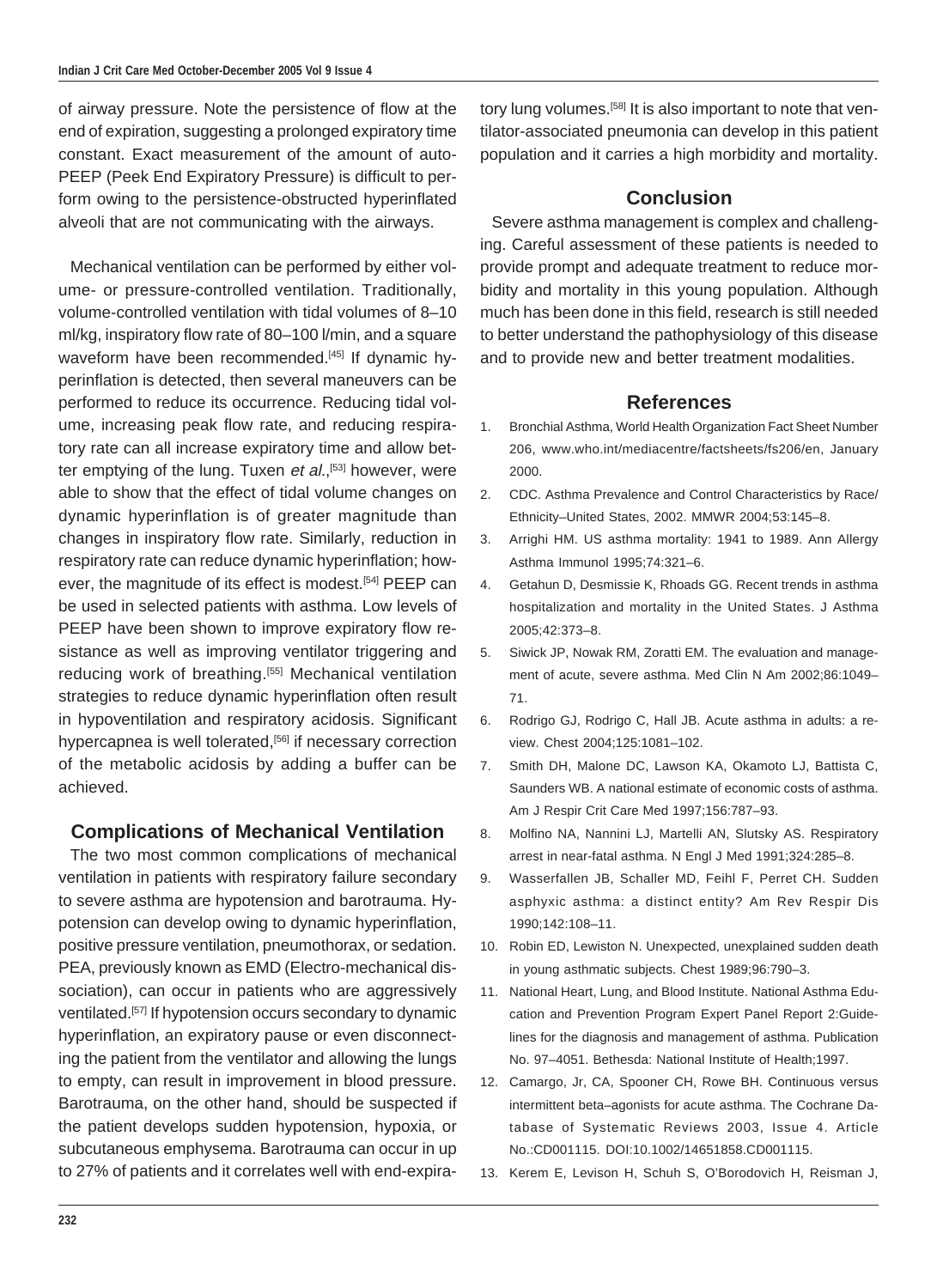Bentur L, et al. Efficacy of albuterol administered by nebulizer versus spacer device in children with acute asthma. J Pediatr 1993;123:313–7.

- 14. Colacone A, Afilalo M, Wolkove N, Kreisman H. A comparison of albuterol administered by metered dose inhaler (and holding chamber) or wet nebulizer in acute asthma. Chest 1993;104:835– 41.
- 15. Idris AH, McDermott MF, Raucci JC, Morrabel A, McGorray S, Hendeles L. Chest 1993;103:665–72.
- 16. Hoshiko K, Morley J. Exacerbation of airway hyperactivity by  $(\pm)$ salbutamol in sensitized guinea pigs. Jpn J Pharmacol 1993;63:159–63.
- 17. Hardasmalani MD, Debari V, Bithoney WG, Gold N. Levalbuterol versus racemic albuterol in the treatment of acute exacerbation of asthma in children. Pediatr Emerg Care 2005;21:415–9.
- 18. Qureshi F, Zaritsky A, Welch C, Meadows T, Burke BL. Clinical efficacy of racemic albuterol versus levalbuterol for the treatment of acute pediatric asthma. Ann Emerg Med. 2005;46:29– 36.
- 19. Nowak RM, Emerman CL, Schaefer K, DiSantostefano RL, Vaickus L, Roach JM. Levalbuterol compared with racemic albuterol in the treatment of acute asthma:results of a pilot study. Am J Emerg Med 2004;22:29–36.
- 20. Aaron SD. The use of ipratropium bromide for the management of acute asthma exacerbation in adults and children:a systemic review. J Asthma 2001;38:521–30.
- 21. Fanta CH, Rossing TH, McFadden FR, Jr. Glucocorticoids in acute asthma. A critical controlled trial. Am J Med 1983;74:845– 51.
- 22. Rowe BH, Keller JL, Oxman AD, Effectiveness of steroid therapy in acute exacerbations of asthma:a meta–analysis. Am J Emerg Med 1992;10:301–10.
- 23. Manser R, Reid D, Abramson M. Corticosteroids for acute severe asthma in hospitalized patients. The Cochrane Database of Systematic Reviews. 2001, Issue 1, Article No. CD001740. DOI:10.1002/14651858. CD001740.
- 24. Edmonds ML, Camargo, Jr, CA, Pollack, Jr, CV, Rowe BH. Early use of inhaled corticosteroids in the emergency treatment of acute asthma. The Cochrane Database of Systematic Reviews 2003, Issue 3. Article No CD002308. DOI:10.1002/14651858. CD002308.
- 25. Mitra A, Bassler D, Goodman K, Lasserson TJ, Ducharme FM. Intravenous aminophylline for acute severe asthma in children over two years receiving inhaled bronchodilators. The Cochrane Database of Systematic Reviews 2005, Issue 2. Article No.:CD001276.pub2. DOI:10.1002/14651858.CD001276.pub2
- 26. Okayama H, Aikawa T, Okayama M. Bronchodilating effect of intravenous magnesium sulfate in bronchial asthma. JAMA

1987;257:1076–8.

- 27. Rolla G, Bucca C, Caria E. Acute effect of intravenous magnesium sulfate on airway obstruction in asthmatic patients. Ann Aller 1988;61:388–91.
- 28. Rowe BH, Bretzlaff JA, Bourdon C, Bota GW, Camargo CA, Jr. Intravenous magnesium sulfate treatment of acute asthma in the emergency department: a systematic review of the literature. Ann Emerg Med 2000;36:181–90.
- 29. Blitz M, Blitz S, Beasely R, Diner BM, Hughes R, Knopp JA, et al. Inhaled magnesium sulfate in the treatment of acute asthma. The Cochrane Database of Systematic Reviews 2005, Issue 3. Article No. CD003898.pub3. DOI:10.1002/14651858. CD003898.pub3.
- 30. Reuben AD, Harris AR. Heliox for asthma in the emergency department: A review of the literature. Emerg Med J;21:131–5.
- 31. Gupta VK, Cheifetz IM. Heliox administration in the pediatric intensive care unit: An evidence–based review. Pediatr Crit Care Med 2005;6:204–11.
- 32. Rodrigo G, Pollack C, Rodrigo C, Rowe BH. Heliox for non-intubated acute asthma patients. The Cochrane Database of Systematic Reviews 2003, Issue 2. Article No. CD002884. DOI:10.1002/14651858. CD002884
- 33. Schaeffer EM, Pohlman A, Morgan S, Hall JB. Oxygenation in status asthmaticus improves during ventilation with helium–oxygen. Crit Care Med 1999;27:2666–70.
- 34. Gluck EH, Onorato DJ, Castriotta R. Helium–oxygen mixtures in intubated patients with status asthmaticus and respiratory acidosis. Chest 1990;98:693–8.
- 35. Abd–Allah SA, Rogers MS, Terry M. Helium–oxygen therapy for pediatric acute severe asthma requiring mechanical ventilation. Perditr Crit Care Med 2003;4:353–7.
- 36. Bag R, Bandi V, Fromm R, Guntupalli K, Helium oxygen mixtures in asthma. J Asthma 2002;39:659–65.
- 37. Kress JP, Noth I, Gehlbach BK, Barman N, Pohlman AS, Morgan S, et al. Am J Respir Crit Care Med 2002;165:1317–21.
- 38. Ram FSF, Picot J, Lightowler J, Wedzicha JA. Non-invasive positive pressure ventilation for treatment of respiratory failure due to exacerbations of chronic obstructive pulmonary disease. The Cochrane Database of Systematic Reviews 2004, Issue 3. Article No. CD004104.pub3. DOI:10.1002/14651858. CD004104.pub3
- 39. Ram FS, Wellington SR, Rowe B, Wedzicha JA. Non-invasive positive pressure ventilation for treatment of respiratory failure due to severe acute exacerbation of asthma. The Cochrane Database of Systematic Reviews 2005, Issue 3. Article No. CD004360.pub3. DOI:10.1002/14651858. CD004360. pub3.
- 40. Soroksky A, Stav D, Shpirer I. A pilot prospective, randomized, placebo–controlled trial of bilevel positive airway pressure in